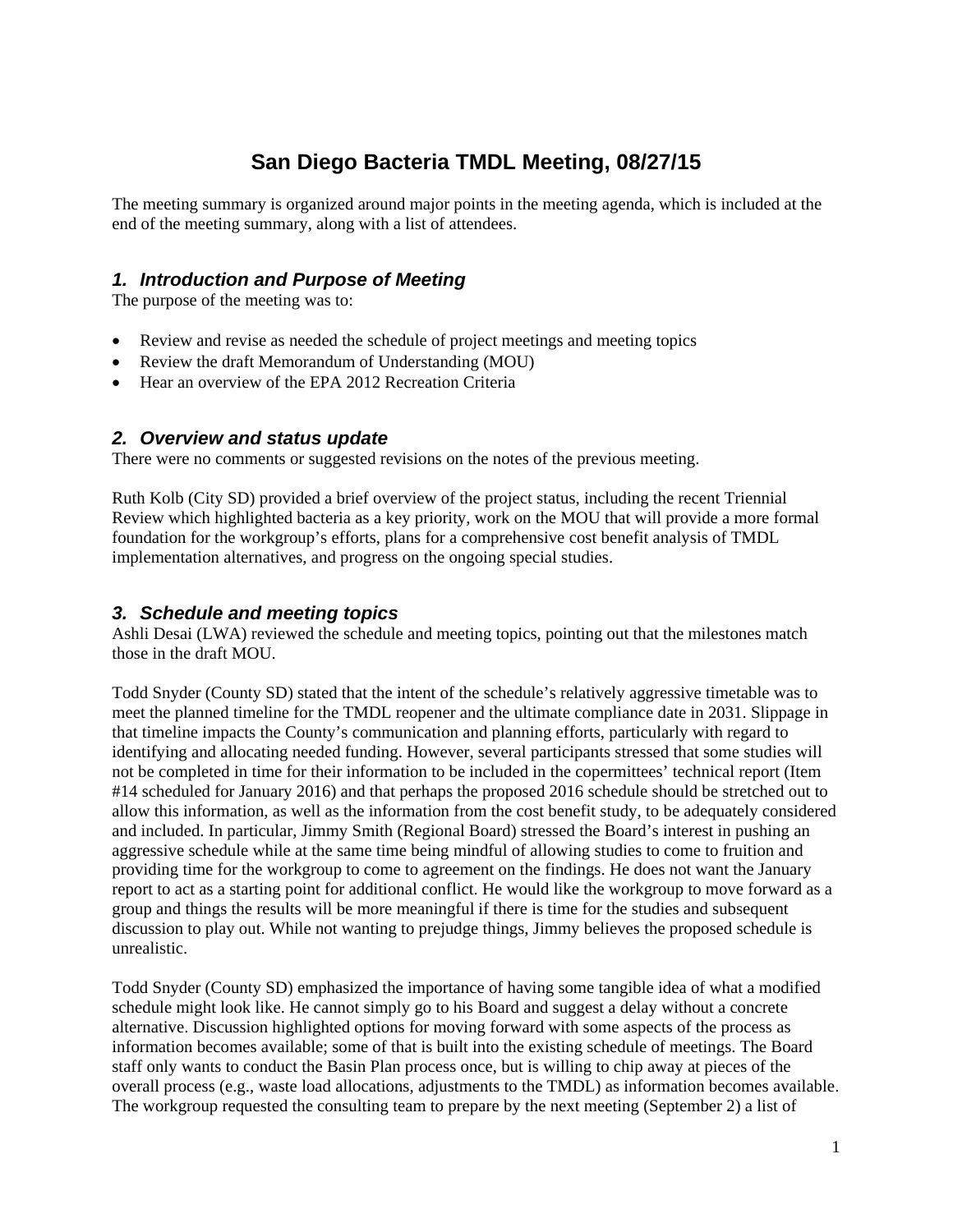relevant studies, their likely completion dates, the information or value added they will produce, and their potential implications for the reopener. This information will then provide the basis for discussion of and agreement on a revised schedule that can be discussed with each partner's management in order to obtain buy off on next steps, including funding.

However, the current timeline, with milestone #14 in January 2016, will be retained as the "aspirational" schedule, with the recognition that the process may need to shift to the alternative schedule. A schedule review item will be added as a standing item to each meeting agenda.

## *4. Memorandum of Understanding*

Participants reviewed the draft MOU and discussed the review and approval process required for each entity. The MOU must include a schedule because it helps establish the term of the agreement. There will be two documents: an MOU that describes the goals and terms of participation, and a separate funding agreement that would not include the Regional Board and would focus on program management and financial administration. Two separate documents are acceptable to all the parties, but they also want them to be submitted for management review and signature as a package.

The City of San Diego is willing to provide administrative support to help process the TMDL and City representatives will review the Los Peñasquitos and Regional Harbor Monitoring Program MOUs for example language. Todd Snyder (County SD) will distribute a draft funding agreement for review within 7 days. The revised MOU and draft funding agreement will be discussed and reviewed at the September 2 meeting, with the intention of finalizing agreement on the two documents at the September 10 meeting.

## *5. Overview of EPA 2012 criteria*

Dustin Bambic (LWA) provided an overview of the EPA 2012 criteria and the studies and approaches that underlie the recommendations.

## *6. Next steps*

Agreed on next steps include:

- Chris Minton (LWA) and Ashli Desai (LWA) will prepare a table for the September 2 meeting summarizing studies, their likely completion dates, the information or value added they will produce, and their potential implications for the reopener
- Discussion of a revised schedule will be included in the agenda for the September 2 and September 10 meetings
- Todd Snyder (County SD) will distribute a draft funding plan by September 2
- Drew Kleis (City SD) and Ruth Kolb (City SD) will review older MOUs to assess whether any language may be relevant to the Bacteria TMDL MOU
- Discussion of the funding plan and the revised MOU will be included in the agenda for the September 2 meeting, with the goal of finalizing agreement at the September 10 meeting

## *7. Next meeting date*

The next workgroup meeting will be September 2, from 1:00 – 3:30 PM, per the agreed meeting schedule.

## *Attendees*

Regional Board: Cynthia Gorham, Michelle Mata, Jimmy Smith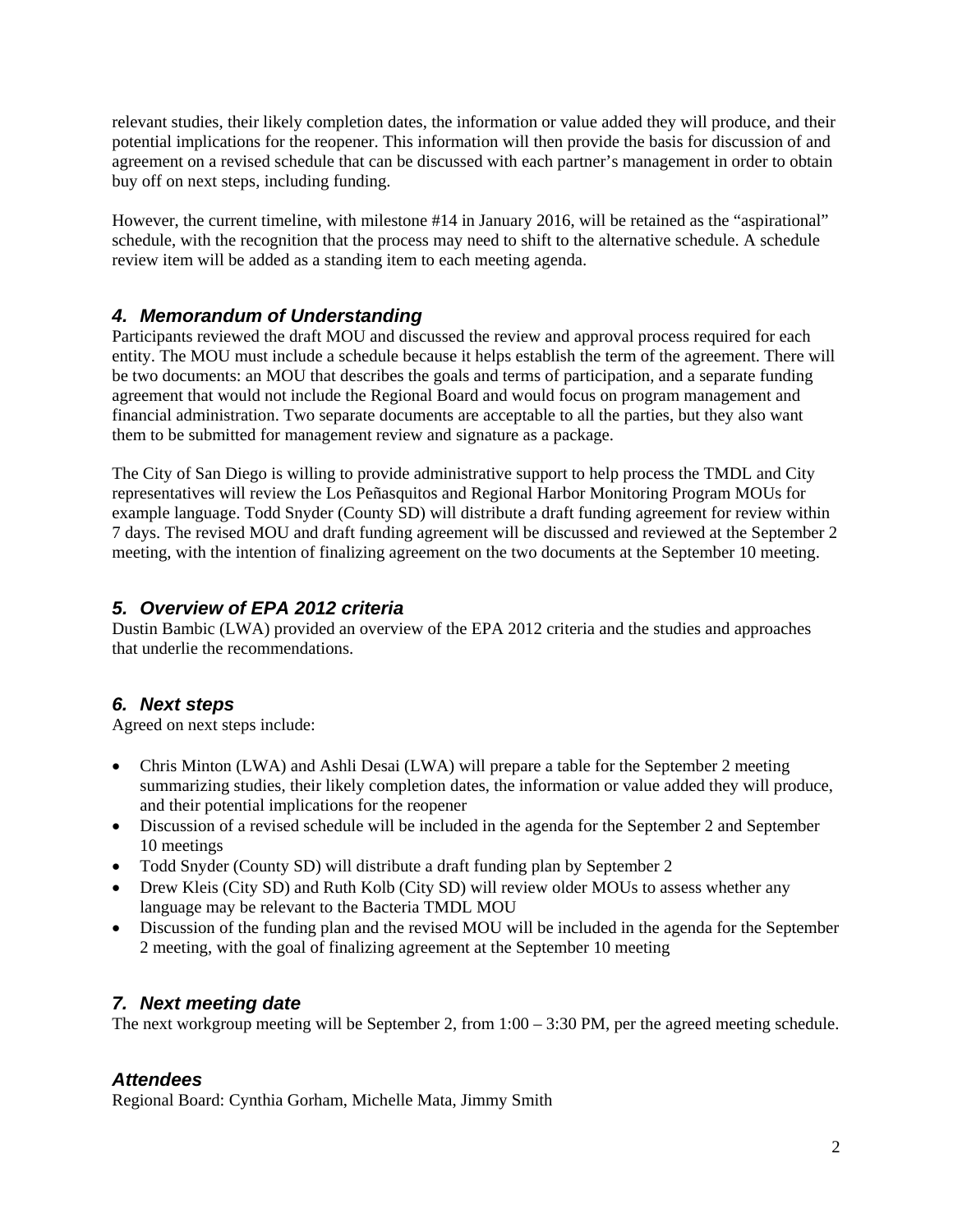San Diego City: Drew Kleis, Ruth Kolb San Diego County: Todd Snyder Orange County Public Works: Chris Crompton, Jian Peng Team: Dustin Bambic, Brock Bernstein, Clint Boschen, Ashli Desai, Chris Minton